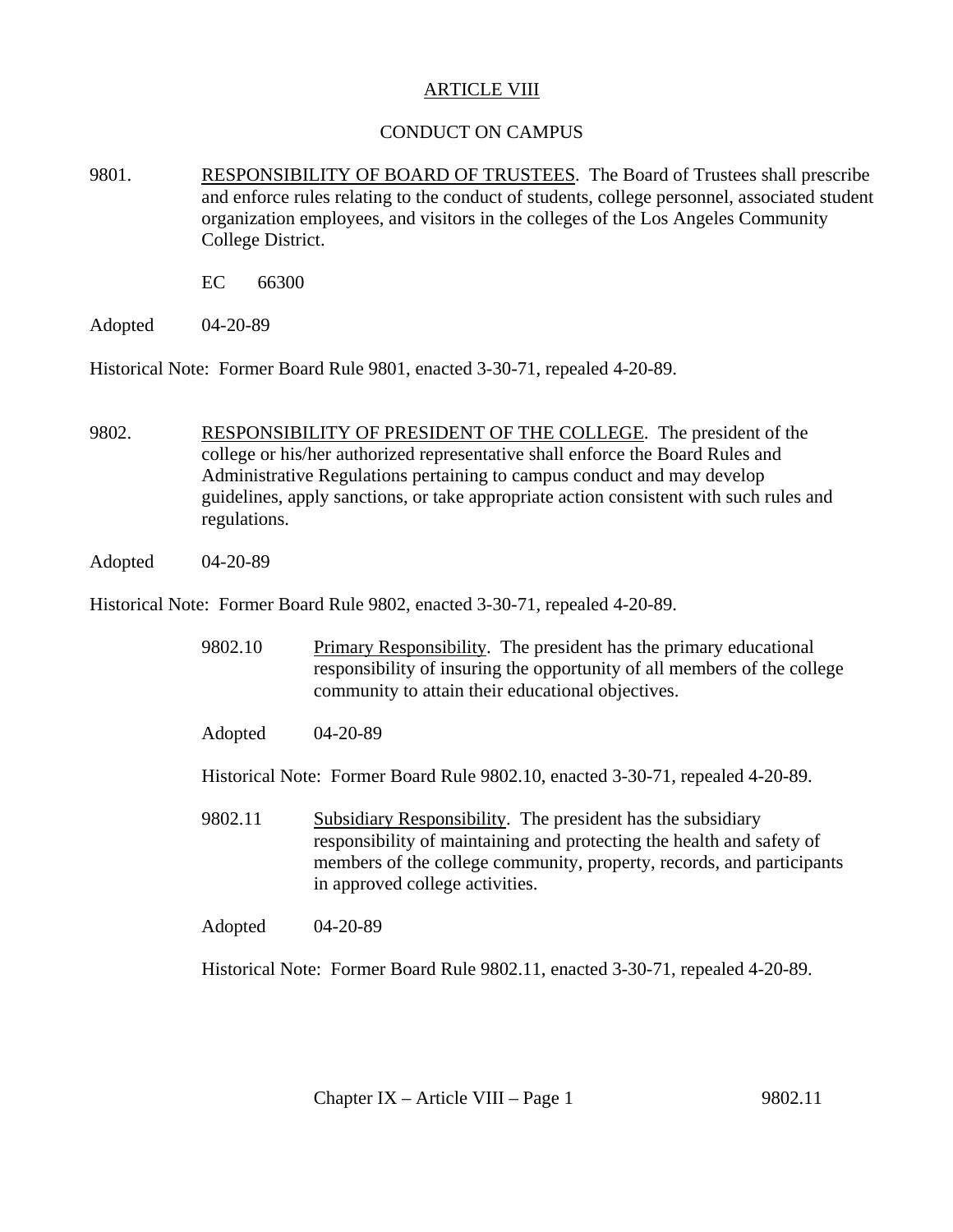9802.12 Publication of the Standards of Conduct. The president shall publicize the Standards of Conduct each semester.

EC 66300

Adopted 04-20-89

Historical Note: Former Board Rule 9808, enacted 3-30-71, repealed 4-20-89.

9803. STANDARDS OF CONDUCT. A student enrolling in one of the Los Angeles Community Colleges may rightfully expect that the faculty and administrators of the Colleges will maintain an environment in which there is freedom to learn. This requires that there be appropriate conditions and opportunities in the classroom and on the campus. As members of the college community, students should be encouraged to develop the capacity for critical judgment, to engage in the sustained and independent search for truth, and to exercise their rights to free inquiry and free speech in a responsible, non-violent manner. In the furtherance of the students' interest in free inquiry and the search for truth, it is also important that students be able to hear the views of non-students and engage in the free exchange of ideas with non-students.

> All persons shall respect and obey civil and criminal law, and shall be subject to legal penalties for violation of laws of the city, county, state and nation. All persons shall respect and obey the rules, regulations and policies of the Los Angeles Community College District.

> Conduct in all of the Los Angeles Community Colleges must conform to District and college rules and regulations. Violations of such rules and regulations may result in disciplinary action depending on the individual's status as student, faculty, staff or visitor. Violations of such rules and regulations include, but are not limited to, the following:

Adopted 04-20-89 Amended 06-28-00

Historical Note: Former Board Rule 9803, enacted 03-30-71, repealed 04-20-89.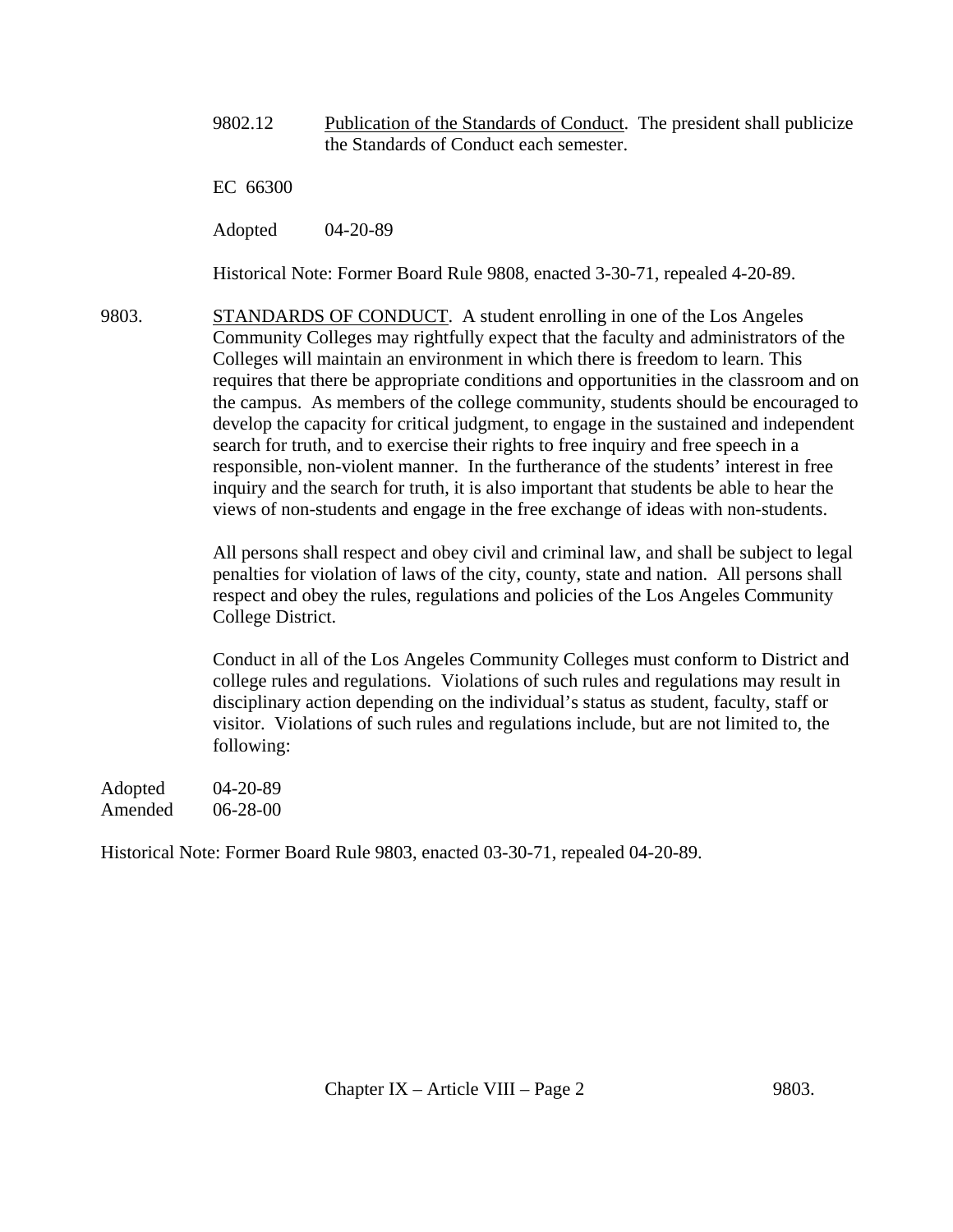- 9803.10 Willful Disobedience. Willful disobedience to directions of college officials acting in the performance of their duties.
- Adopted 04-20-89

Historical Note: Former Board Rule 9803.10, enacted 3-30-71, repealed 4-20-89.

- 9803.11 Violation of College Rules and Regulations. Violation of college rules and regulations, including those concerning student organizations, the use of college facilities, or the time, place and manner of public expression or distribution of materials.
- Adopted 04-20-89

Historical Note: Former Board Rule 9803.11, enacted 3-30-71, repealed 4-20-89.

9803.12 Dishonesty. Dishonesty, such as cheating or knowingly furnishing false information to the colleges.

Adopted 04-20-89 Amended 02-24-99

Historical Note: Former Board Rule 9803.12, enacted 3-30-71, repealed 4-20-89.

- 9803.13 Unauthorized Entry. Unauthorized entry to or use of the college facilities.
- Adopted 04-20-89

Historical Note: Former Board Rule 9803.13, enacted 3-30-71, repealed 4-20-89.

9803.14 College Documents. Forgery, alteration or misuse of college documents, records or identification.

Adopted 04-20-89

Historical Note: Former Board Rule 9803.14, enacted 3-30-71, repealed 4-20-89.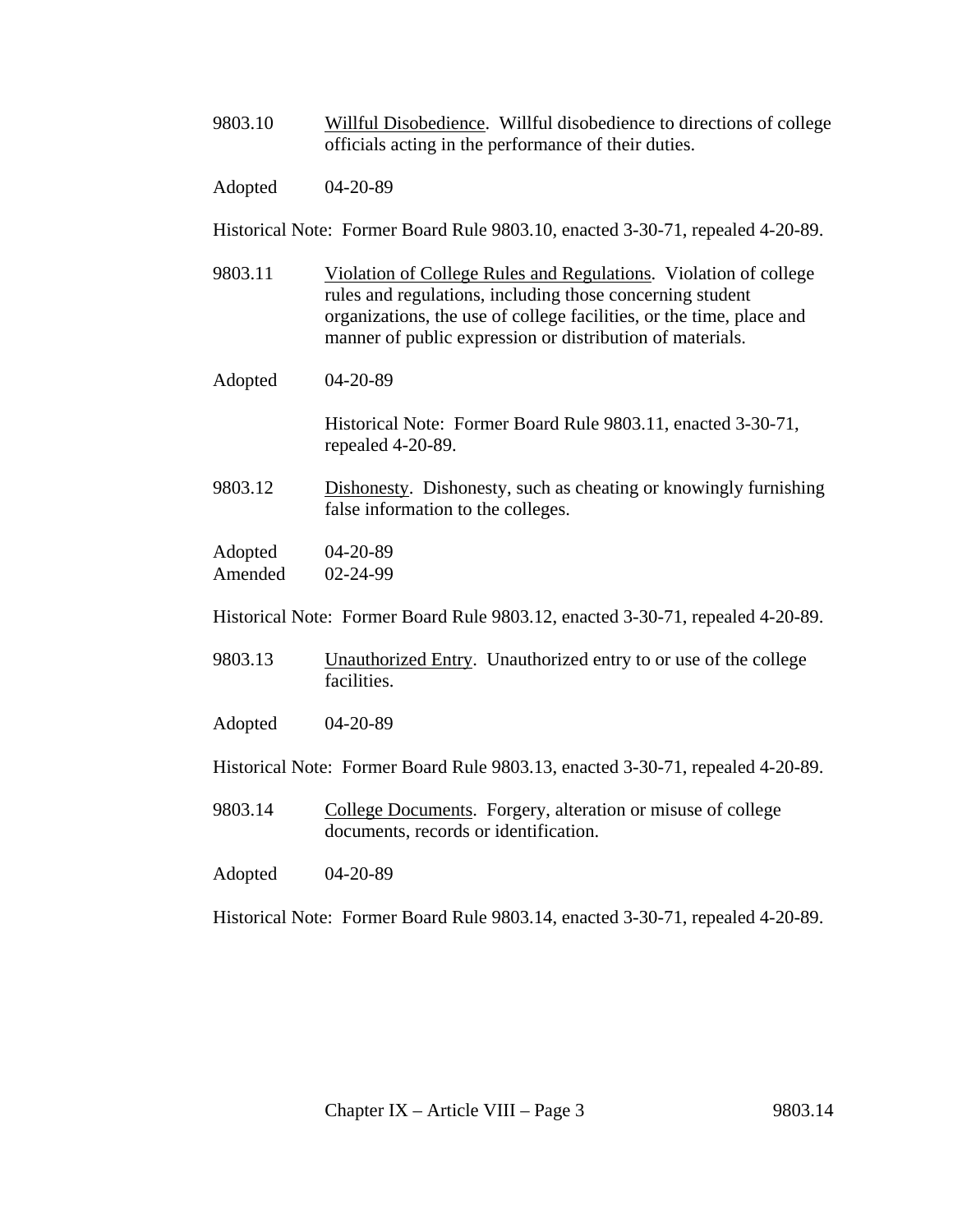9803.15 Disruption of Classes or College Activities. Obstruction or disruption of classes, administration, disciplinary procedures or authorized college activities.

| Adopted | $04 - 20 - 89$ |
|---------|----------------|
| Amended | $09-11-96$     |

Historical Note: Former Board Rule 9803.15, enacted 3-30-71, repealed 4-20-89, newly adopted 4-20-89.

- 9803.16 Theft of or Damage to Property. Theft of or damage to property belonging to the college, a member of the college community or a campus visitor.
- Adopted 04-20-89

Historical Note: Former Board Rule 9803.16, enacted 3-30-71, repealed 4-20-89.

- 9803.17 Interference with Peace of College. The malicious or willful disturbance of the peace or quiet of any of the Los Angeles Community Colleges by loud or unusual noise or any threat, challenge to fight, fight, or violation of any rules of conduct as set forth in this Article. Any person whose conduct violates this section shall be considered to have interfered with the peaceful conduct of the activities of the college where such acts are committed.
- PC 626 et seq.

Adopted 04-20-89

Historical Note: Former Board Rule 9806, enacted 3-30-71, repealed 4-20-89; Former Board Rule 9803.17, enacted 3-30-71, repealed 4-20-89.

9803.18 Assault or Battery. Assault or battery, abuse or any threat of force or violence directed toward any member of the college community or campus visitor engaged in authorized activities.

Adopted 04-20-89

Historical Note: Former Board Rule 9803.18, enacted 3-30-71, repealed 4-20-89.

Chapter IX – Article VIII – Page 4 9803.18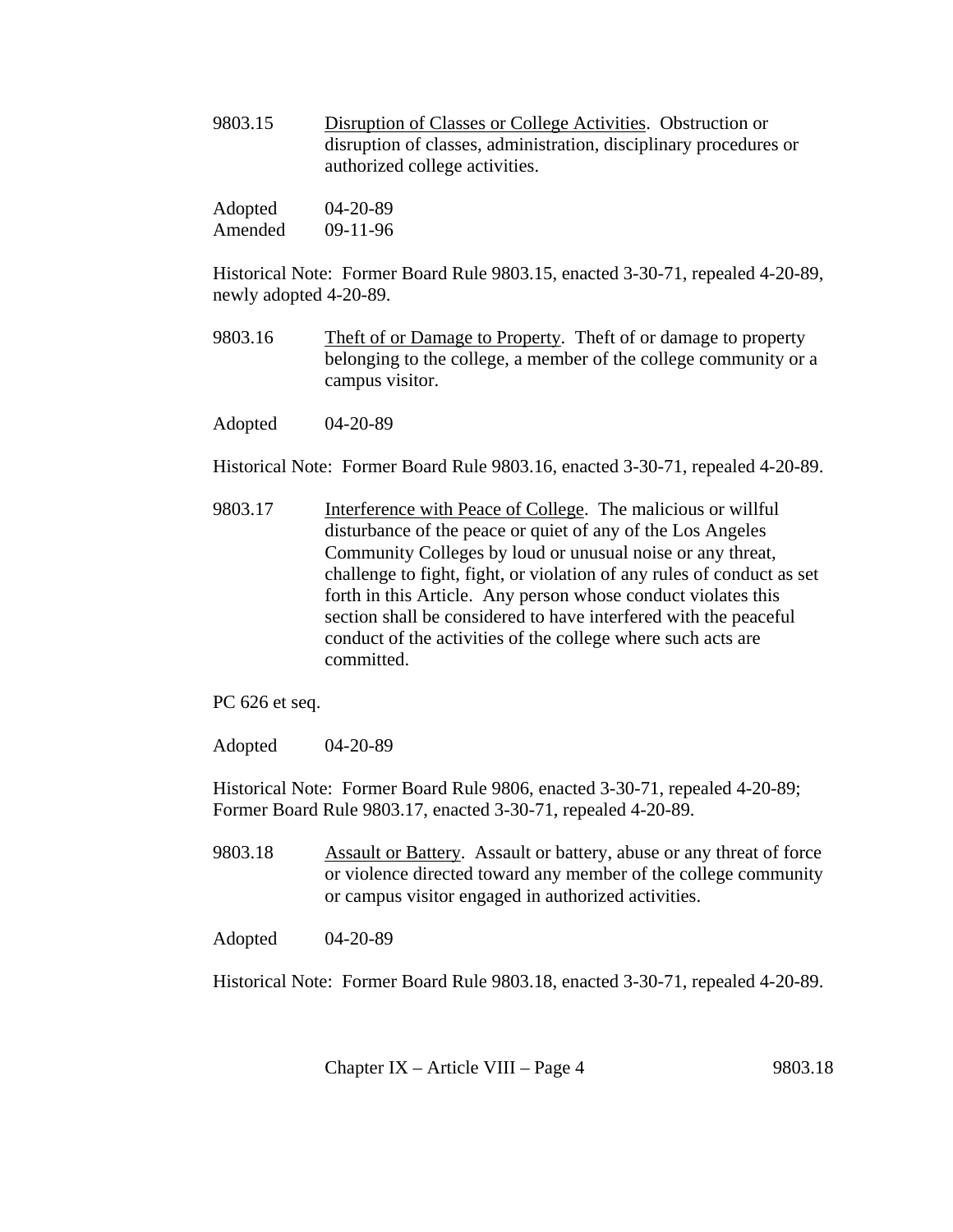9803.19 Alcohol and Drugs. Any possession of controlled substances which would constitute a violation of Health and Safety Code section 11350 or Business and Professions Code section 4230, any use of controlled substances the possession of which are prohibited by the same, or any possession or use of alcoholic beverages while on any property owned or used by the District or colleges of the District or while participating in any District or college-sponsored function or field trip. "Controlled substances," as used in this section, include but are not limited to the following drugs and narcotics:

 Adopted 04-20-89 Amended 05-30-90

Historical Note: Former Board Rule 9803.19, enacted 3-30-71, repealed 4-20-89.

- a) opiates, opium and opium derivatives
- b) mescaline
- c) hallucinogenic substances
- d) peyote
- e) marijuana
- f) stimulants and depressants
- g) cocaine

HSC 11054, 11055, 10058, 11350, BPC 4230, EC 87011

Adopted 04-20-89

Historical Note: Former board Rule 9803.19, enacted 3-30-71, repealed 4-20-89.

9803.20 Lethal Weapons. Possession, while on a college campus or at a college-sponsored function, of any object that might be used as a lethal weapon is forbidden all persons except sworn peace officers, police officers and other governmental employees charged with policing responsibilities.

Adopted 04-20-89

Historical Note: Former Board Rule 9803.20, enacted 3-30-71, repealed 4-20-89.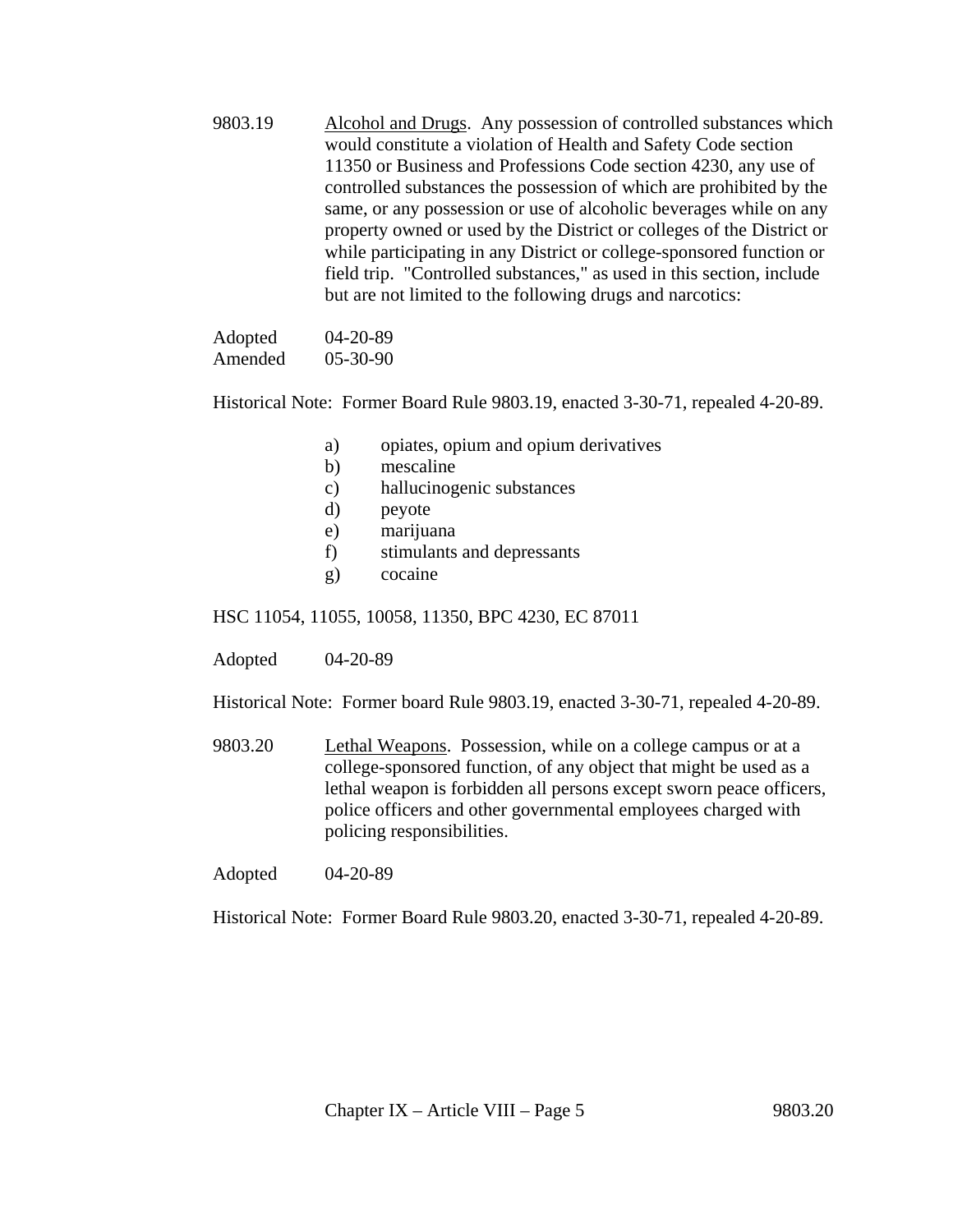9803.21 Discriminatory Behavior. Behavior while on a college campus or at a college-sponsored function, inconsistent with the District's Nondiscrimination Policy, which requires that all programs and activities of the Los Angeles Community College District be operated in a manner which is free of "Prohibited Discrimination," defined as discrimination or harassment in violation of state or federal law on the basis of actual or perceived ethnic group identification, race, color, national origin, ancestry, religion, creed, sex (including gender-based sexual harassment), pregnancy, marital status, cancer-related medical condition of an employee, sexual orientation, age, physical or mental disability, or veteran status..

| Adopted | $04 - 20 - 89$ |
|---------|----------------|
| Amended | $06-13-07$     |

Historical Note: Former Board Rule 9803.21, enacted 1-25-89, repealed 4-20-89.

9803.22 Unlawful Assembly. Any assemblage of two or more persons to 1) do an unlawful act, or 2) do a lawful act in a violent, boisterous or tumultuous manner.

PC 407

Adopted 04-20-89

Historical Note: Former Board Rule 91101.14, enacted 3-15-72, repealed 4-20-89.

9803.23 Conspiring to Perform Illegal Acts. Any agreement between two or more persons to perform illegal acts.

Adopted 04-20-89

Historical Note: Former Board Rule 9807, enacted 3-30-71, repealed 4-20-89.

- 9803.24 Threatening Behavior. A direct or implied expression of intent to inflict physical or mental/emotional harm and/or actions, such as stalking, which a reasonable person would perceive as a threat to personal safety or property. Threats may include verbal statement, written statements, telephone threats or physical threats.
- Adopted 09-11-96

Chapter IX – Article VIII – Page 6 9803.24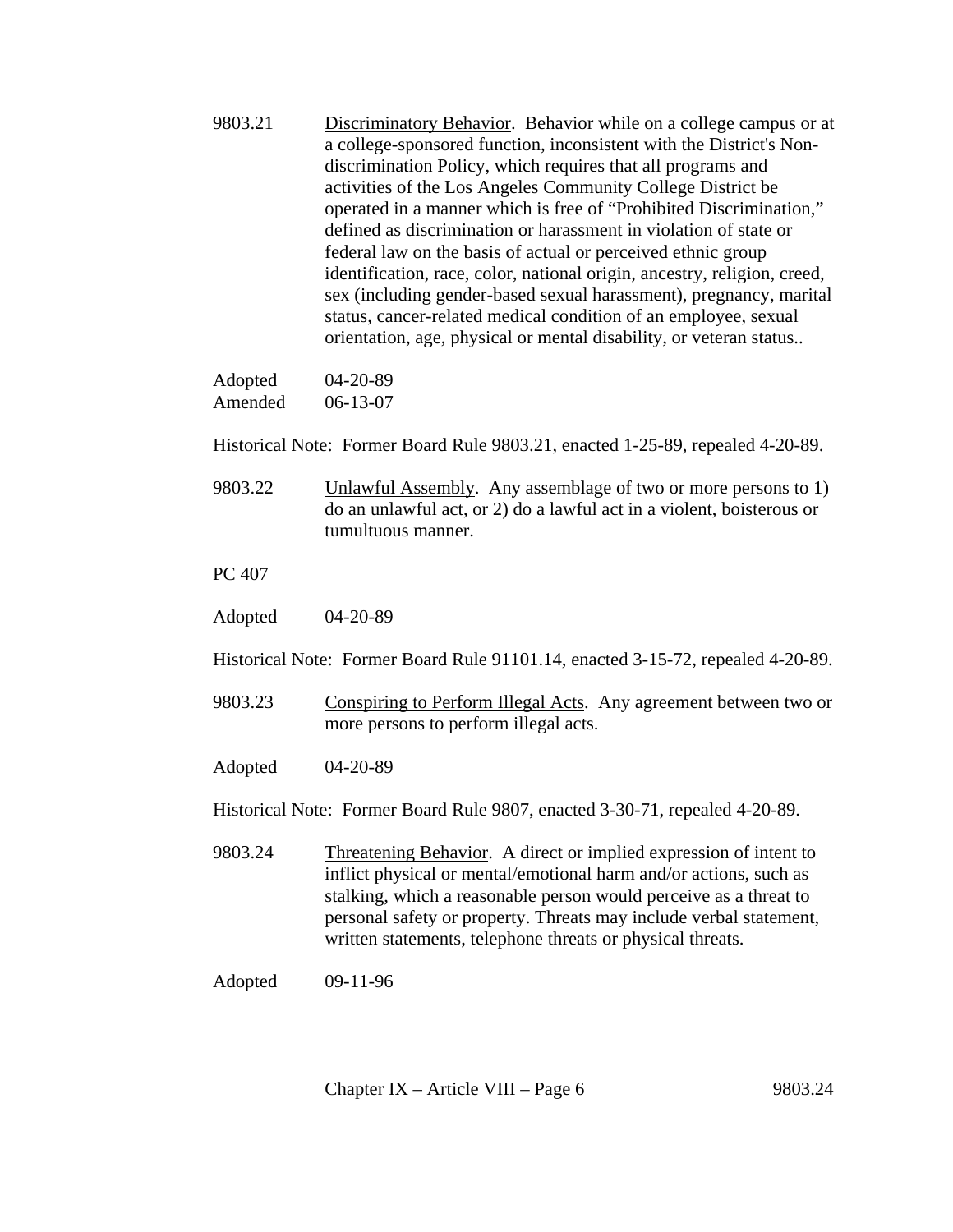- 9803.25 Disorderly Conduct. Conduct which may be considered disorderly includes; lewd or indecent attire or behavior that disrupts classes or college activities; breach of the peace of the college; aiding, or inciting another person to breach the peace of college premises or functions.
- Adopted 09-11-96
- 9803.26 Theft or Abuse of Computer Resources. Theft or abuse of computer resources including but not limited to:
	- a. Unauthorized entry into a file to use, read, or change the contents, or for any other purpose.
	- b. Unauthorized transfer of a file.
	- c. Unauthorized use of another individual's identification and password.
	- d. Use of computing facilities to interfere with the work of a student faculty member or college official, or to alter college or district records.
	- e. Use of unlicensed software.
	- f. Unauthorized copying of software.
- Adopted 09-11-96
	- g. Use of computing facilities to access, send or engage in messages which are obscene, threatening, defamatory, present a clear and present danger, violate a lawful regulation and/or substantially disrupt the orderly operation of a college campus.
	- h. Use of computing facilities to interfere with the regular operation of the college or district computing system.
	- Adopted 09-11-96
	- 9803.27 Performance of an Illegal Act. Conduct while present on a college campus or at a location operated and/or controlled by the District or at a District-sponsored event, which is prohibited by local, State, or federal law.
	- Adopted 05-22-02

Chapter IX – Article VIII – Page 7 9803.27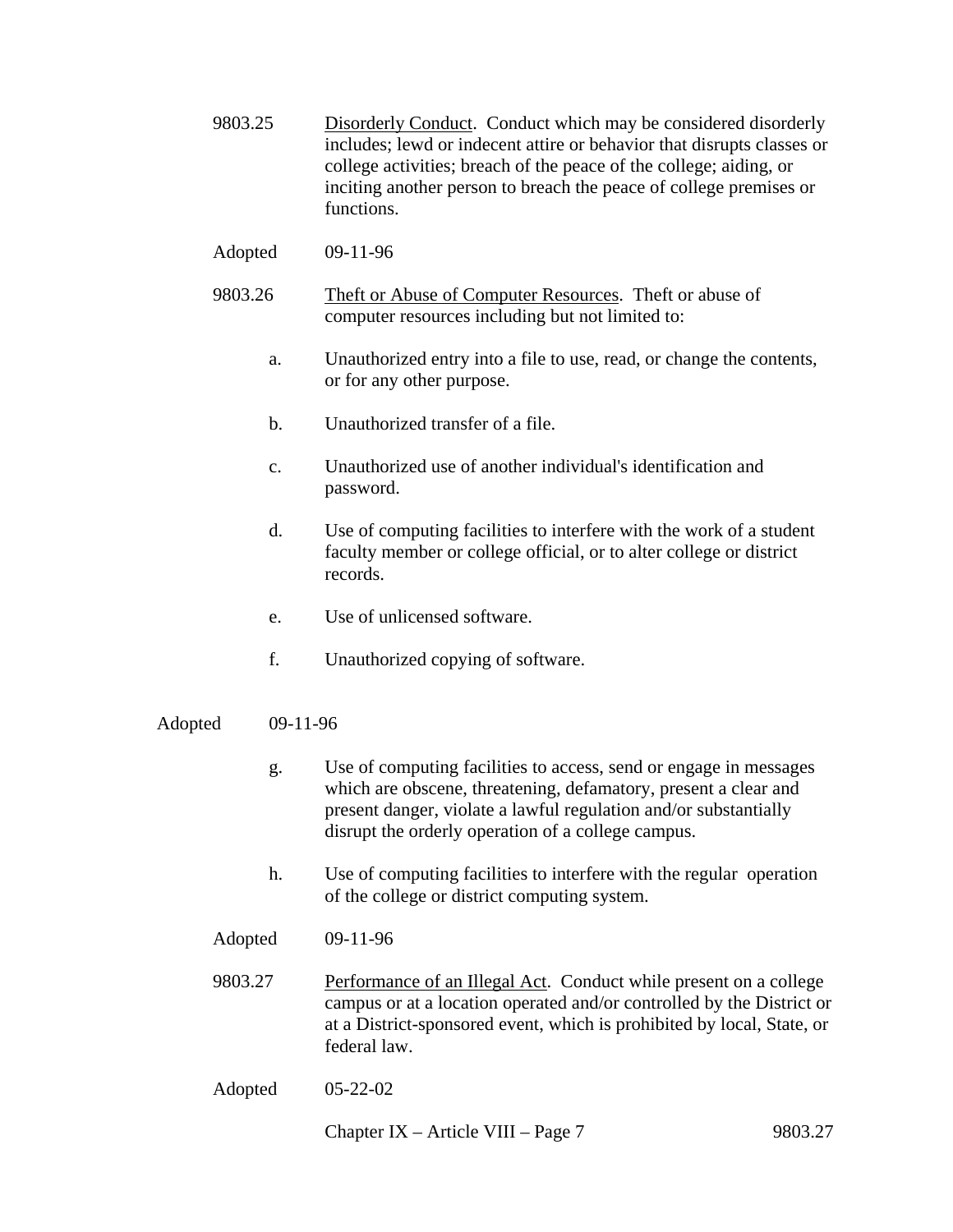9803.28 Academic Dishonesty. Violations of Academic Integrity include, but are not limited to, the following actions: cheating on an exam, plagiarism, working together on an assignment, paper or project when the instructor has specifically stated students should not do so, submitting the same term paper to more than one instructor, or allowing another individual to assume one's identity for the purpose of enhancing one's grade.

Adopted 11-05-08

9804. **INTERFERENCE WITH CLASSES**. Every person who, by physical force, willfully obstructs, or attempts to obstruct, any student or teacher seeking to attend or instruct classes at any of the campuses or facilities owned, controlled or administered by the Board of Trustees of the Los Angeles Community College District, is punishable by a fine not exceeding five hundred dollars (\$500) or imprisonment in a county jail not exceed one year, or by both such fine and imprisonment. As used in this section, "physical force" includes, but is not limited to, use of one's person, individually or in concert with others, to impede access to or movement within or otherwise to obstruct the students or teachers of the classes to which the premises are devoted.

EC 87708, PC 626.4, PC 602.10

Adopted 04-20-89

Historical Note: Former Board Rule 9806.11, enacted 3-30-71, repealed 4-20-89.

9805. INTERFERENCE WITH PERFORMANCE OF DUTIES BY EMPLOYEES. Every person who attempts to cause, or causes, any officer or employee of any of the Los Angeles Community Colleges or any public officer or employee to do or refrain from doing, any act in the performance of his/her duties, by means of a threat to inflict any injury upon any person or property, is guilty of a public offense.

PC 71

Adopted 04-20-89

Historical Note: Former Board Rule 9806.12, enacted 3-30-71, repealed 4-20-89.